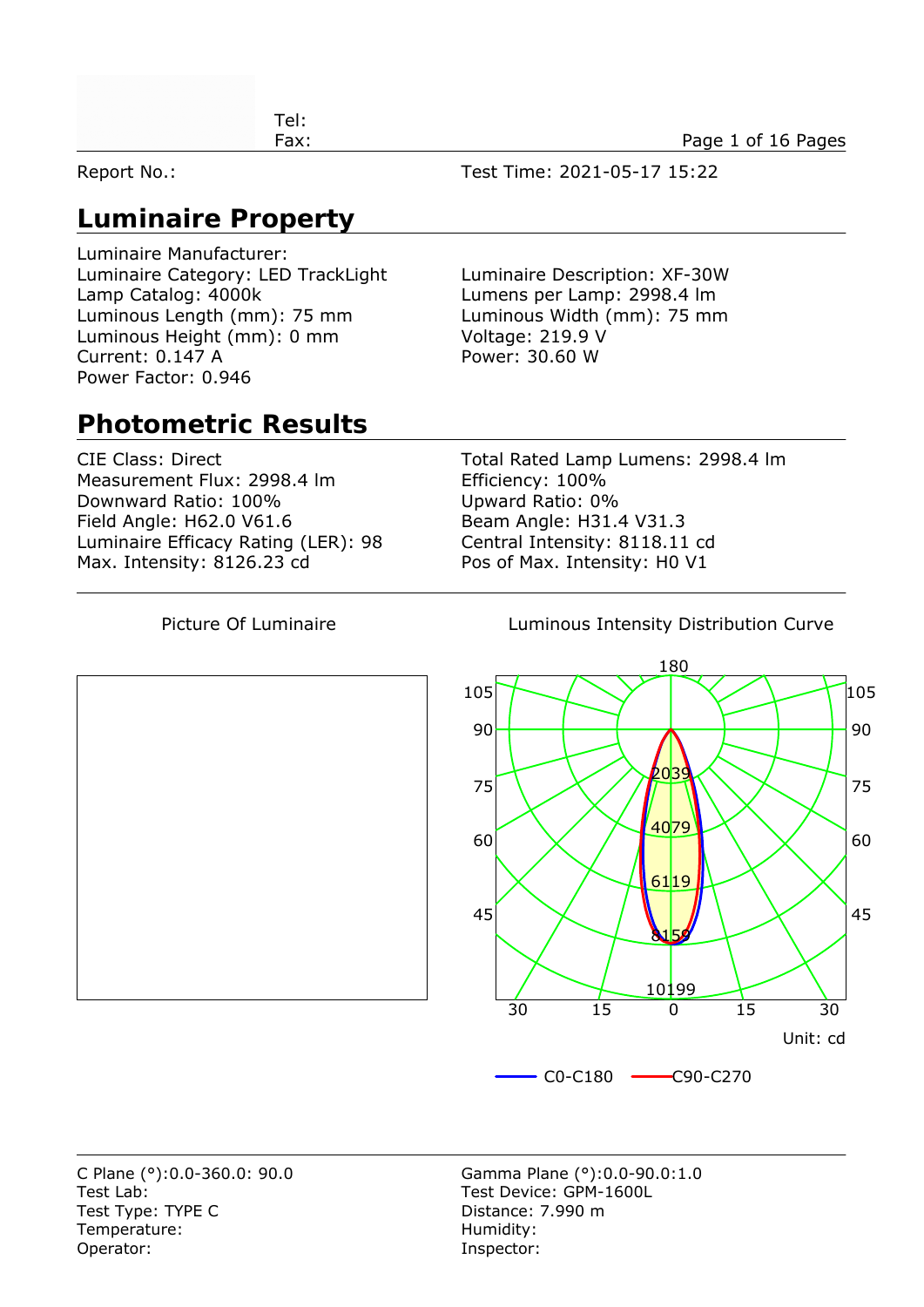

#### **Luminous Intensity Distribution Curve(cd/klm)**

Test Lab: Test Device: GPM-1600L Test Type: TYPE C<br>
Temperature: Contract Contract Contract Contract Contract Contract Contract Contract Contract Contract Contract Contract Contract Contract Contract Contract Contract Contract Contract Contract Contract C Temperature:<br>Operator: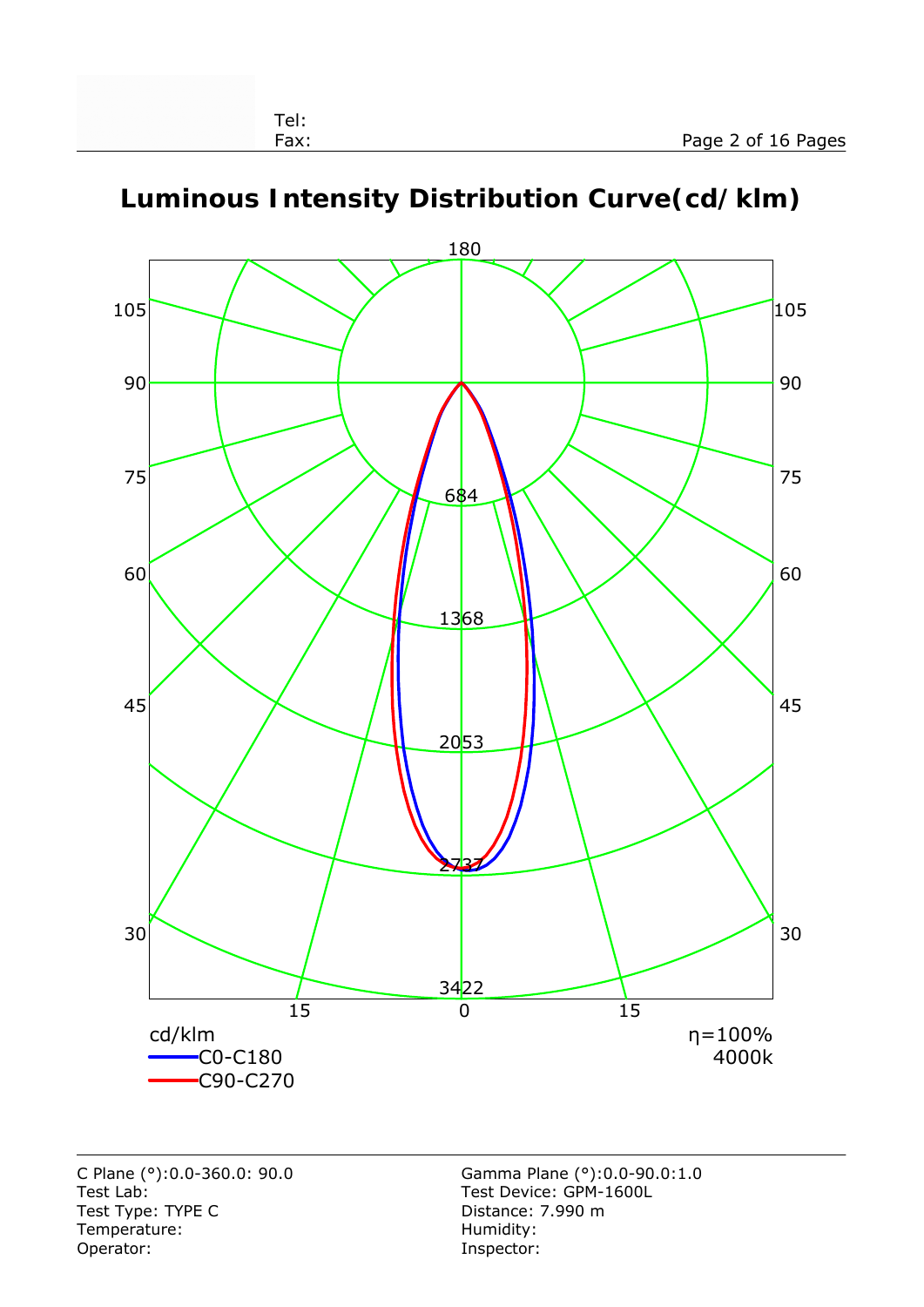# **Isocandela (rectangle)**



Test Lab: Test Device: GPM-1600L Test Type: TYPE C Distance: 7.990 m Temperature: Temperature: Temperature: Operator: Inspector: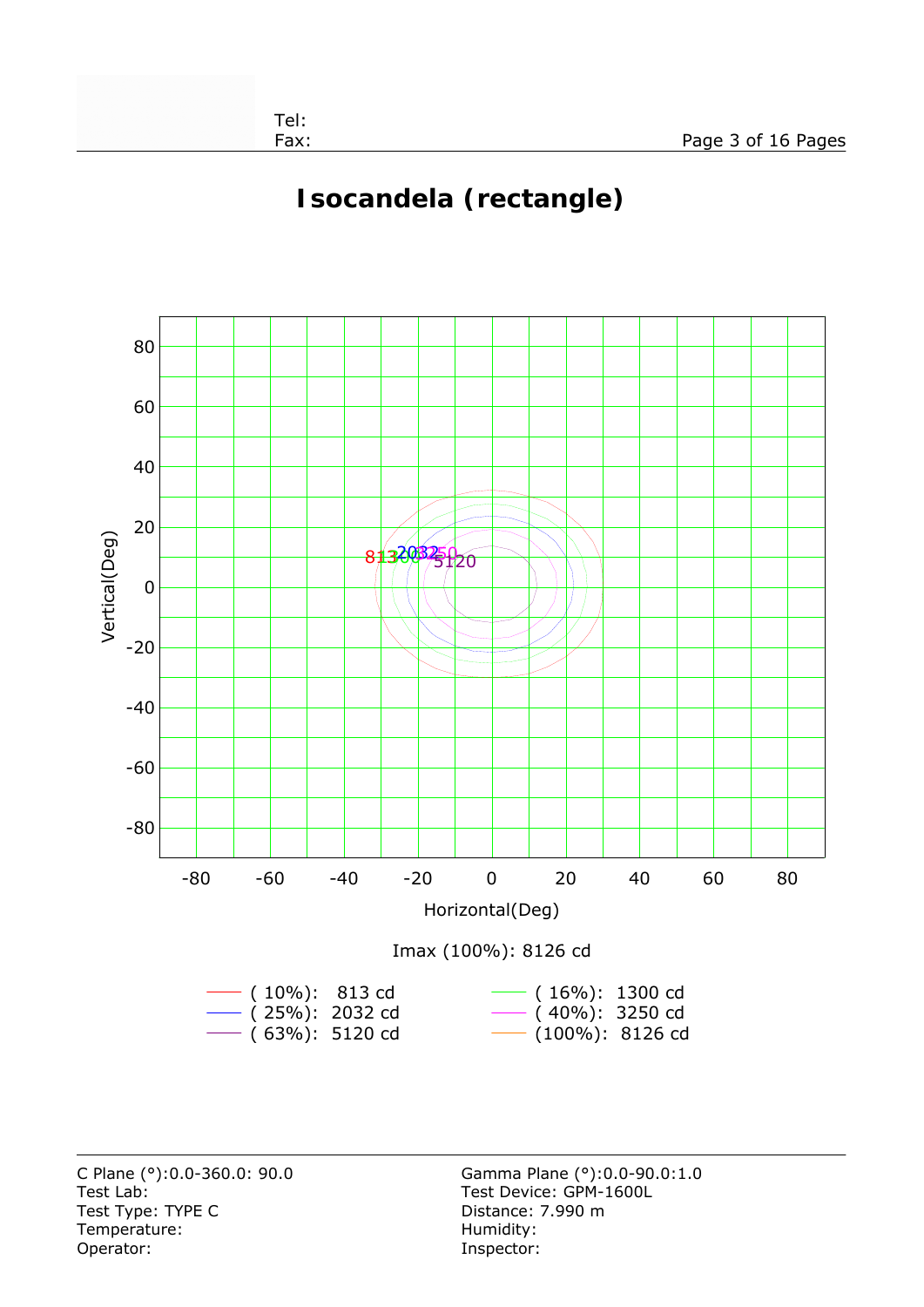# **Isocandela (sphere)**



Test Lab: Test Device: GPM-1600L Test Type: TYPE C Distance: 7.990 m Temperature: Temperature: Temperature: Operator: Inspector: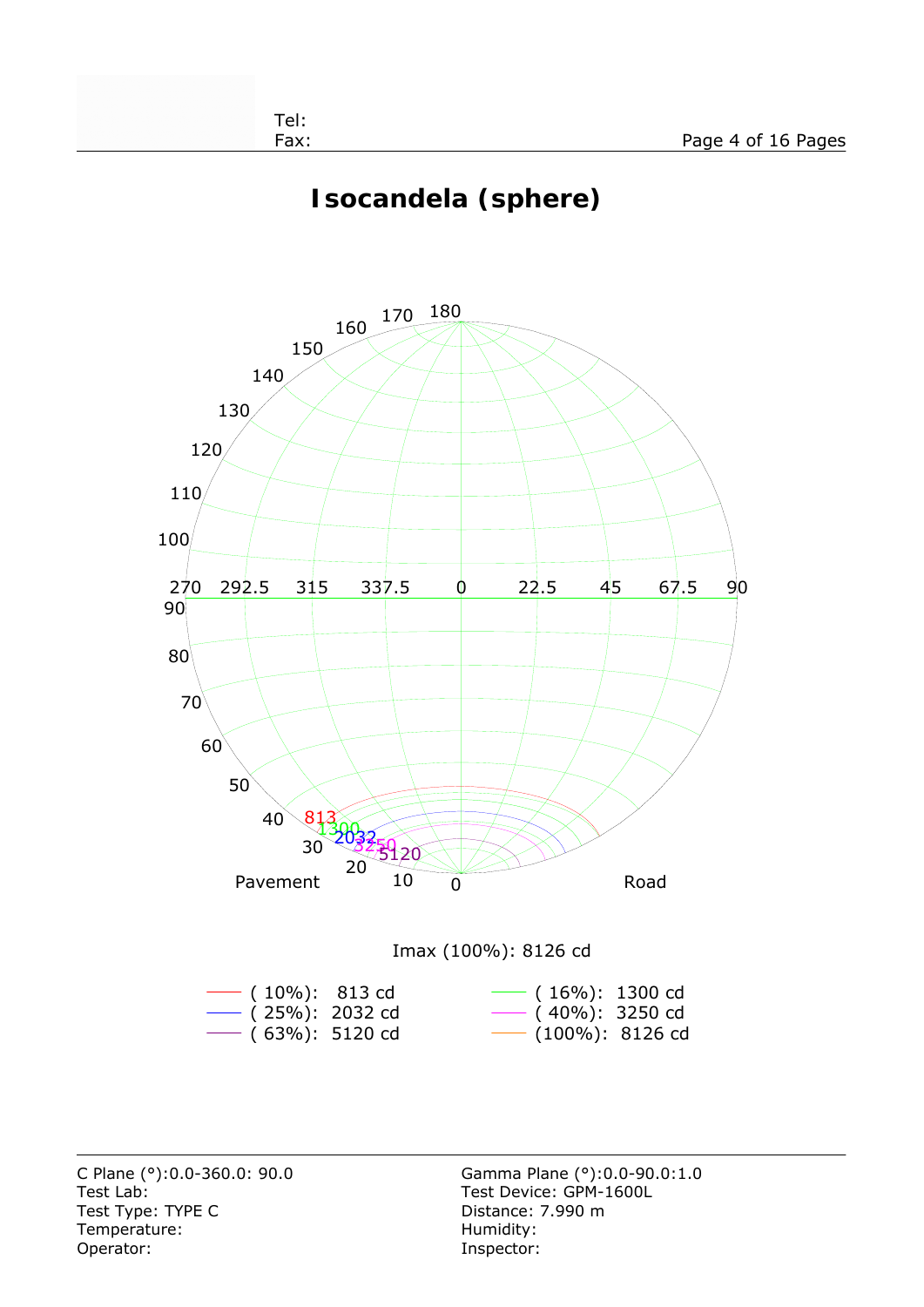

## **IsoLux Plot**

C Plane (°):0.0-360.0: 90.0 Gamma Plane (°):0.0-90.0:1.0 Test Lab: Test Device: GPM-1600L Test Type: TYPE C<br>
Temperature: Contract Contract Contract Contract Contract Contract Contract Contract Contract Contract Contract Contract Contract Contract Contract Contract Contract Contract Contract Contract Contract C Temperature:<br>Operator:

Inspector: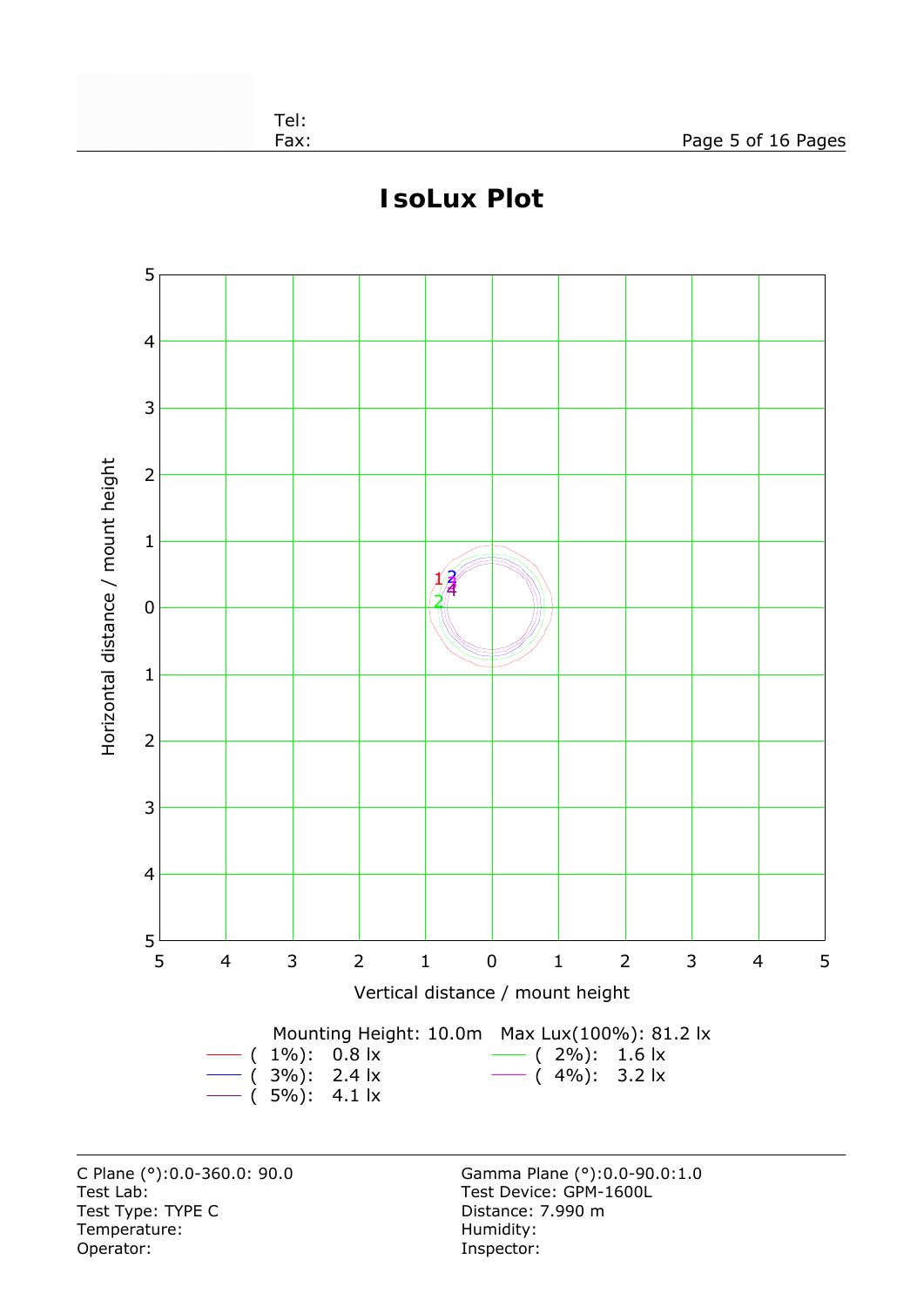Fax: Page 6 of 16 Pages

**Lum Limit Curve**



| L(cd/sq.m)       | G45   | G50   | G55  | G60 | G65 | G70 | G75 | G80 | G85 |
|------------------|-------|-------|------|-----|-----|-----|-----|-----|-----|
| C <sub>0</sub>   | 31256 | 12012 | 2219 |     |     |     |     |     |     |
| C <sub>90</sub>  | 21476 | 6665  | 886  |     |     |     |     |     |     |
| C <sub>180</sub> | 25315 | 9108  | 1035 | 0   |     |     |     |     |     |
| C <sub>270</sub> | 29275 | 12208 | 2368 | 423 |     |     |     |     |     |

C Plane (°):0.0-360.0: 90.0 Gamma Plane (°):0.0-90.0:1.0 Test Lab: Test Device: GPM-1600L Test Type: TYPE C<br>
Temperature: Contract Contract Contract Contract Contract Contract Contract Contract Contract Contract Contract Contract Contract Contract Contract Contract Contract Contract Contract Contract Contract C Temperature:<br>Operator:

Inspector:

Tel: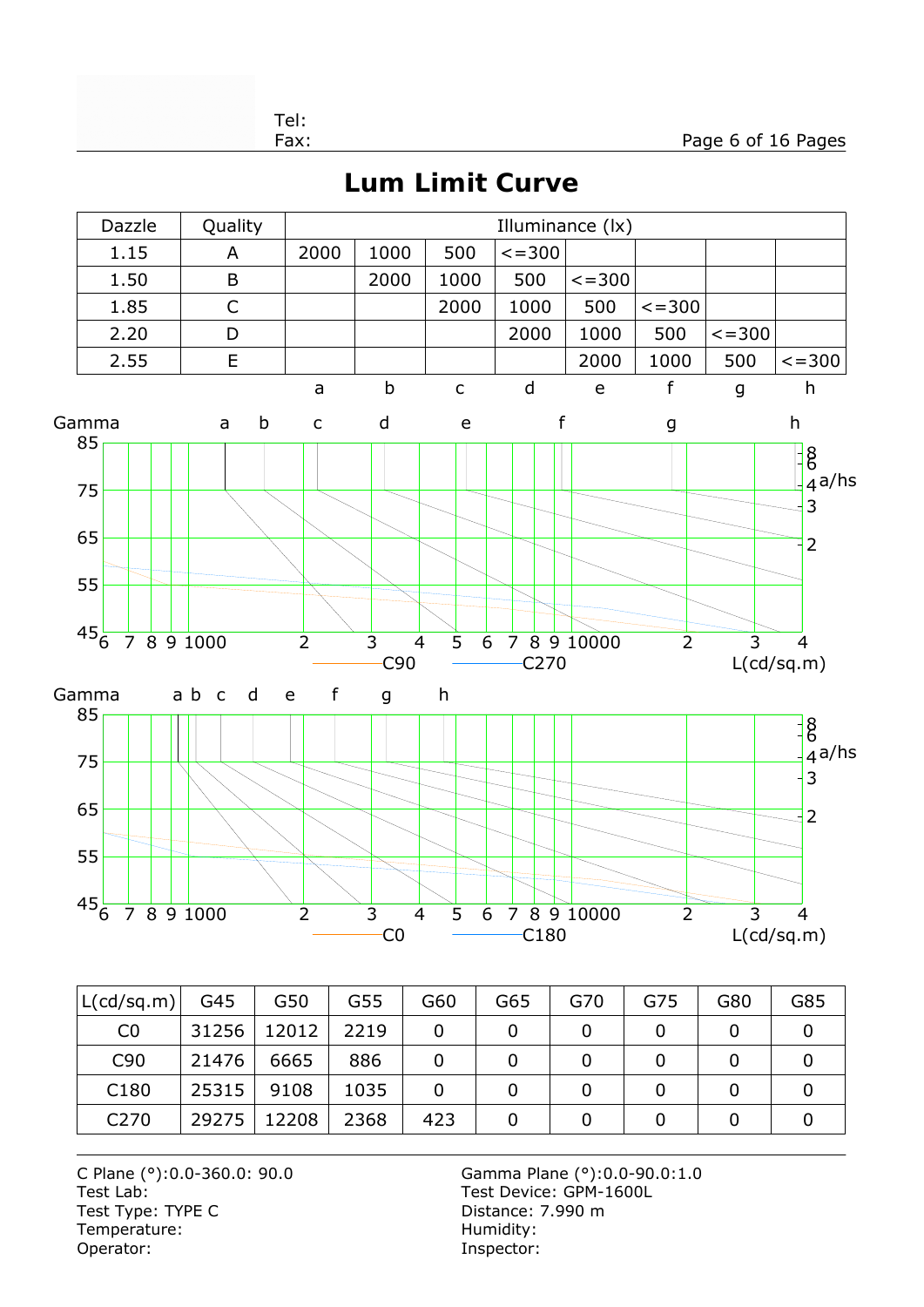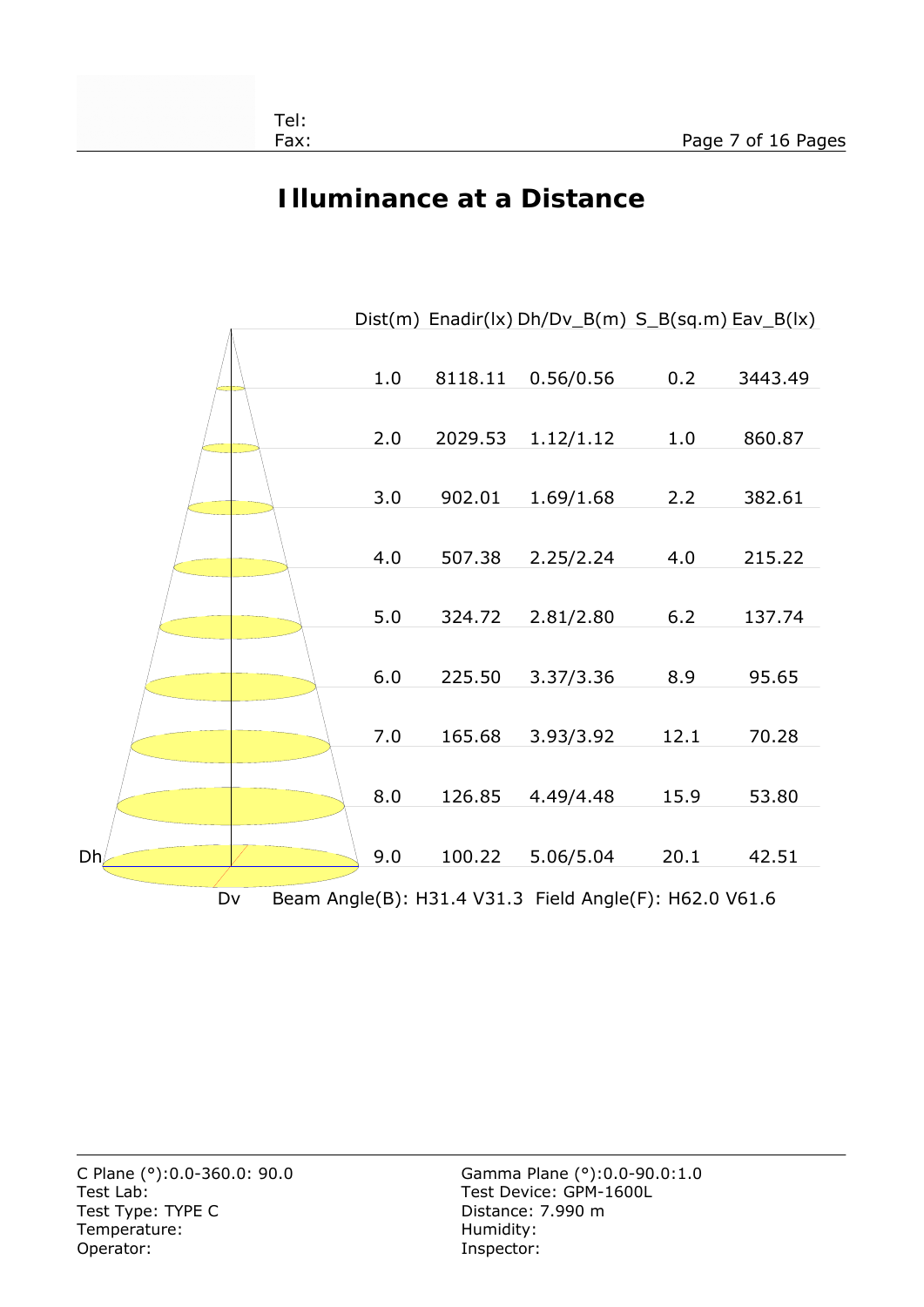

#### **Vertical IsoLux Plot**

Test Lab: Test Device: GPM-1600L Test Type: TYPE C Distance: 7.990 m Temperature: Temperature: Temperature: Operator: Inspector:

C Plane (°):0.0-360.0: 90.0 Gamma Plane (°):0.0-90.0:1.0

Tel: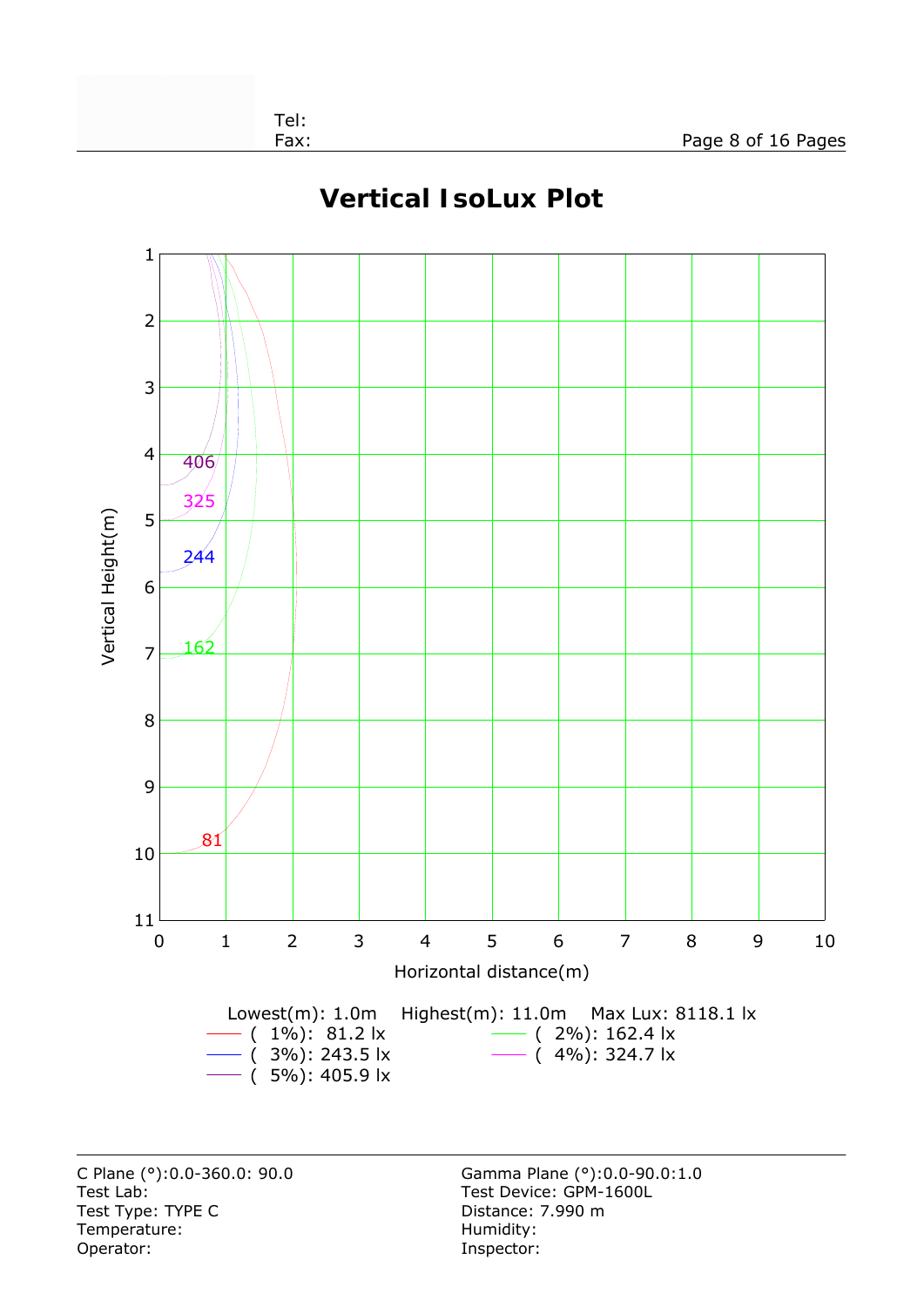## **The Average Illuminance Effective Figure**

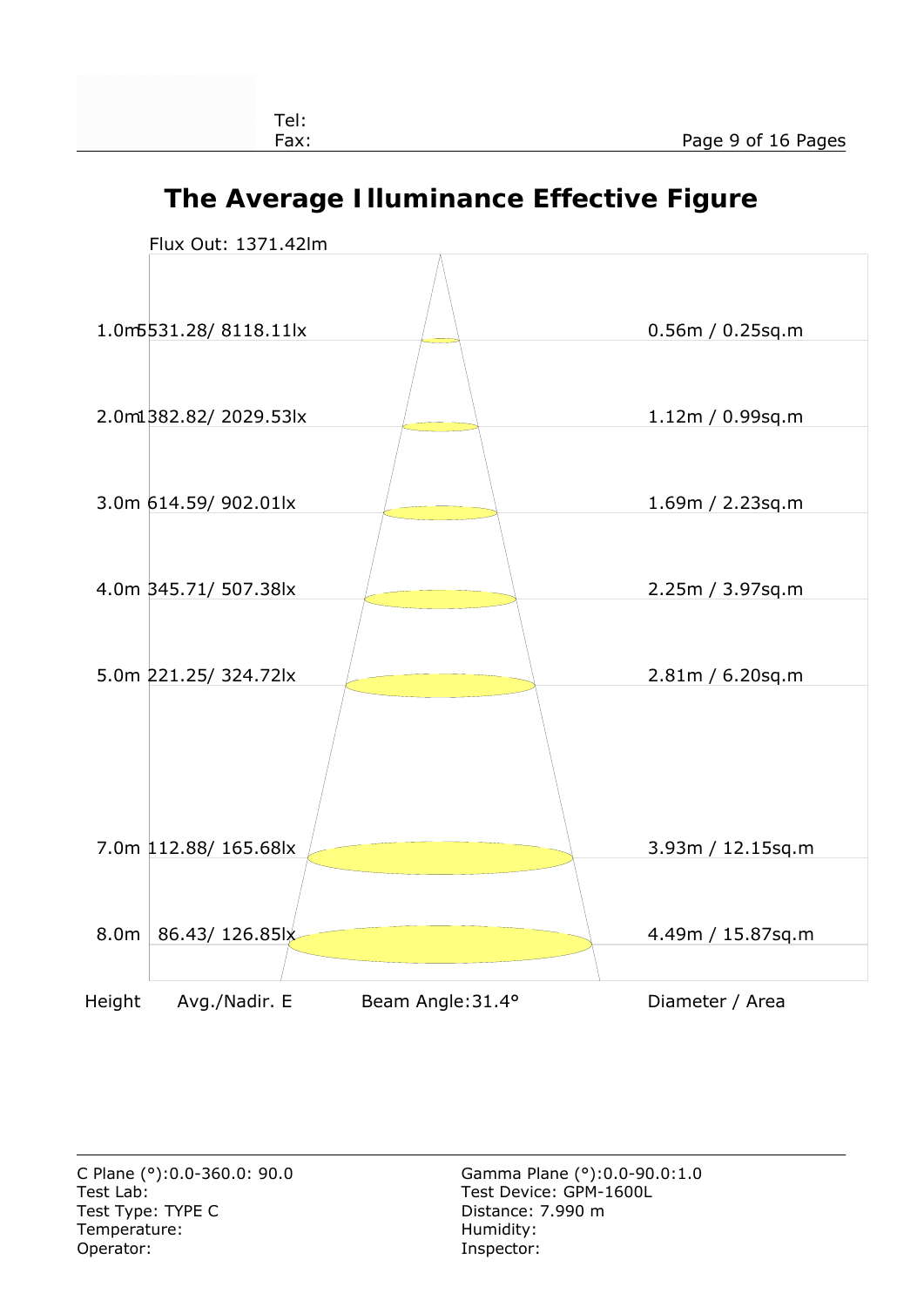|  | $\overline{\phantom{a}}$<br>۰. | - |
|--|--------------------------------|---|
|  |                                |   |

| Reflectance:    |                  |         |         |                  |         |         |         |         |                |         |               |
|-----------------|------------------|---------|---------|------------------|---------|---------|---------|---------|----------------|---------|---------------|
|                 | Ceiling (cavity) | 0.7     | 0.7     | 0.5              | 0.5     | 0.3     | 0.7     | 0.7     | 0.5            | 0.5     | 0.3           |
|                 | Wall             | 0.5     | 0.3     | 0.5              | 0.3     | 0.3     | 0.5     | 0.3     | 0.5            | 0.3     | 0.3           |
| Reference plane |                  | 0.2     | 0.2     | 0.2              | 0.2     | 0.2     | 0.2     | 0.2     | 0.2            | 0.2     | 0.2           |
| Room dimensions |                  |         |         | Viewed crosswise |         |         |         |         | Viewed endwise |         |               |
| $X = 2H$        | $Y = 2H$         | $-11.7$ | $-10.8$ | $-11.4$          | $-10.5$ | $-10.2$ | $-23.0$ | $-22.1$ | $-22.6$        | $-21.8$ | $-21.4$       |
|                 | 3H               | $-11.9$ | $-11.1$ | $-11.6$          | $-10.8$ | $-10.4$ | $-23.2$ | $-22.4$ | $-22.8$        | $-22.1$ | $-21.7$       |
|                 | 4H               | $-12.0$ | $-11.3$ | $-11.6$          | $-11.0$ | $-10.6$ | $-23.3$ | $-22.6$ | $-22.9$        | $-22.2$ | $-21.8$       |
|                 | 6H               | $-12.2$ | $-11.5$ | $-11.7$          | $-11.1$ | $-10.7$ | $-23.4$ | $-22.7$ | $-23.0$        | $-22.4$ | $-22.0$       |
|                 | 8H               | $-12.2$ | $-11.6$ | $-11.8$          | $-11.2$ | $-10.8$ | $-23.5$ | $-22.8$ | $-23.0$        | $-22.4$ | $-22.0$       |
|                 | 12H              | $-12.3$ | $-11.7$ | $-11.9$          | $-11.3$ | $-10.9$ | $-23.5$ | $-22.9$ | $-23.1$        | $-22.5$ | $-22.1$       |
| $X = 4H$        | $Y = 2H$         | $-12.0$ | $-11.3$ | $-11.6$          | $-11.0$ | $-10.6$ | $-23.3$ | $-22.6$ | $-22.9$        | $-22.2$ | $-21.8$       |
|                 | 3H               | $-12.3$ | $-11.7$ | $-11.9$          | $-11.3$ | $-10.9$ | $-23.5$ | $-22.9$ | $-23.1$        | $-22.5$ | $-22.1$       |
|                 | 4H               | $-12.4$ | $-11.9$ | $-12.0$          | $-11.4$ | $-11.0$ | $-23.7$ | $-23.1$ | $-23.2$        | $-22.7$ | $-22.2$       |
|                 | 6H               | $-12.5$ | $-12.1$ | $-12.0$          | $-11.6$ | $-11.1$ | $-23.8$ | $-23.3$ | $-23.3$        | $-22.9$ | $-22.4$       |
|                 | 8H               | $-12.6$ | $-12.2$ | $-12.1$          | $-11.7$ | $-11.2$ | $-23.8$ | $-23.4$ | $-23.4$        | $-23.0$ | $-22.5$       |
|                 | 12H              | $-12.7$ | $-12.3$ | $-12.2$          | $-11.8$ | $-11.3$ | $-23.9$ | $-23.6$ | $-23.4$        | $-23.1$ | $-22.6$       |
| $X = 8H$        | $Y = 4H$         | $-12.6$ | $-12.2$ | $-12.1$          | $-11.7$ | $-11.2$ | $-23.8$ | $-23.4$ | $-23.4$        | $-23.0$ | $-22.5$       |
|                 | 6H               | $-12.7$ | $-12.4$ | $-12.2$          | $-11.9$ | $-11.4$ | $-24.0$ | $-23.6$ | $-23.5$        | $-23.1$ | $-22.6$       |
|                 | 8H               | $-12.8$ | $-12.5$ | $-12.3$          | $-12.0$ | $-11.5$ | $-24.1$ | $-23.8$ | $-23.5$        |         | $-23.2 -22.7$ |
|                 | 12H              | $-12.9$ | $-12.6$ | $-12.3$          | $-12.1$ | $-11.5$ | $-24.1$ | $-23.9$ | $-23.6$        | $-23.4$ | $-22.8$       |
| $X = 12H$       | $Y = 4H$         | $-12.7$ | $-12.3$ | $-12.2$          | $-11.8$ | $-11.3$ | $-23.9$ | $-23.6$ | $-23.4$        | $-23.1$ | $-22.6$       |
|                 | 6H               | $-12.8$ | $-12.5$ | $-12.3$          | $-12.0$ | $-11.5$ | $-24.0$ | $-23.8$ | $-23.5$        | $-23.3$ | $-22.7$       |
|                 | 8H               | $-12.9$ | $-12.6$ | $-12.3$          | $-12.1$ | $-11.5$ | $-24.1$ | $-23.9$ | $-23.6$        | $-23.4$ | $-22.8$       |

## **UGR Table**

Calculate in accordance with CIE 190:2010

Test Lab: Test Device: GPM-1600L Test Type: TYPE C Distance: 7.990 m Temperature: Temperature: Temperature: Humidity:<br>
Operator: This is a state of the state of the state of the state of the state of the state of the state of the state of the state of the state of the state of the state of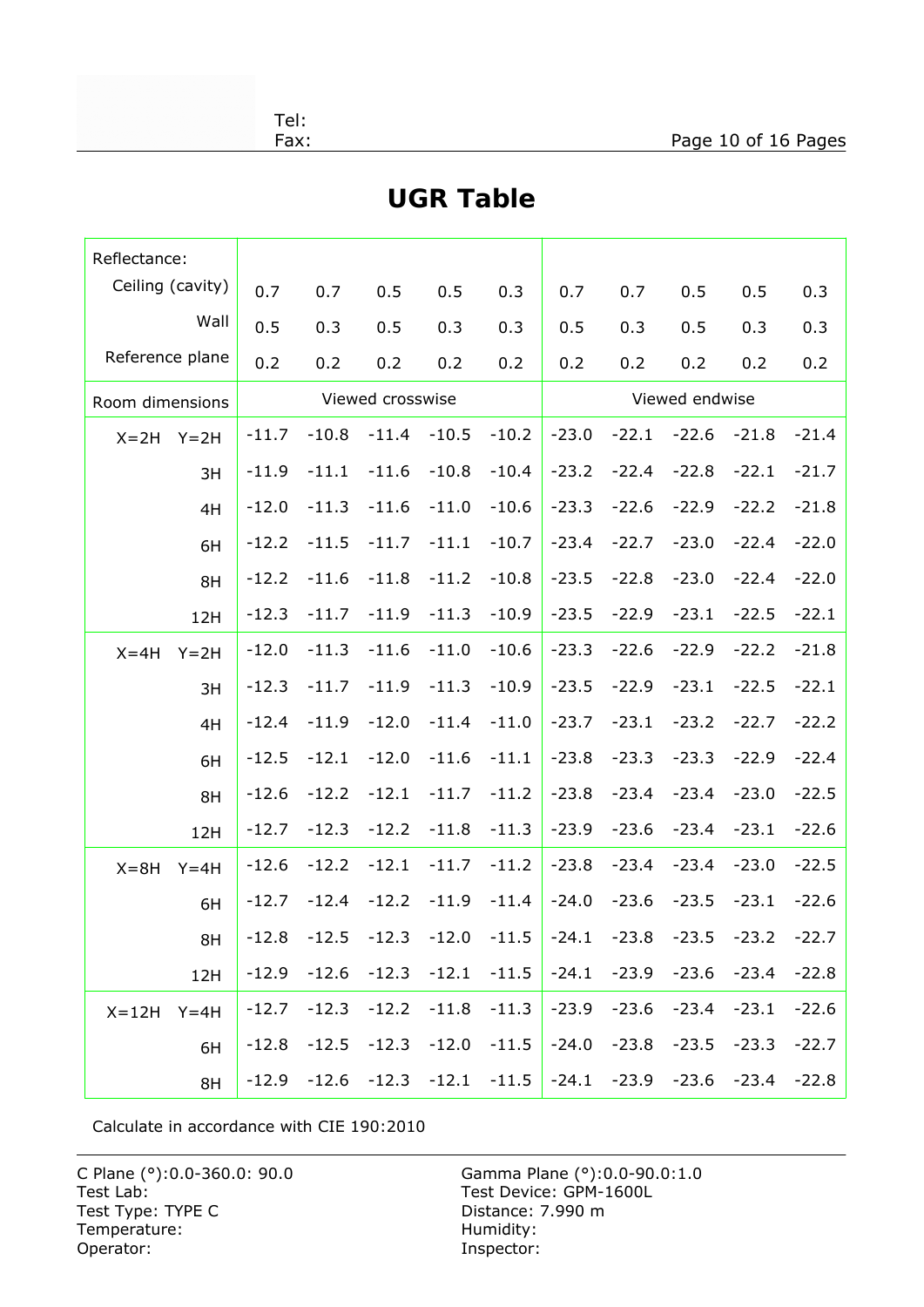| Gamma         | Imean              | Zonal Flux |        |      | Sum Zonal Flux Rel Zonal FluxSum Rel Zonal Flux |
|---------------|--------------------|------------|--------|------|-------------------------------------------------|
| ۲°۱           | $\lceil cd \rceil$ | [Im]       | [Im]   | [%]  | [%]                                             |
| $0.0 - 1.0$   | 8092.0             | 7.7        | 7.7    | 0.26 | 0.26                                            |
| $1.0 - 2.0$   | 8052.3             | 23.1       | 30.9   | 0.77 | 1.03                                            |
| $2.0 - 3.0$   | 7973.2             | 38.1       | 69.0   | 1.27 | 2.30                                            |
| $3.0 - 4.0$   | 7849.7             | 52.6       | 121.5  | 1.75 | 4.05                                            |
| $4.0 - 5.0$   | 7681.7             | 66.1       | 187.6  | 2.20 | 6.26                                            |
| $5.0 - 6.0$   | 7470.4             | 78.5       | 266.2  | 2.62 | 8.88                                            |
| $6.0 - 7.0$   | 7217.5             | 89.6       | 355.8  | 2.99 | 11.86                                           |
| $7.0 - 8.0$   | 6932.6             | 99.2       | 455.0  | 3.31 | 15.17                                           |
| $8.0 - 9.0$   | 6622.4             | 107.3      | 562.3  | 3.58 | 18.75                                           |
| $9.0 - 10.0$  | 6287.8             | 113.8      | 676.1  | 3.80 | 22.55                                           |
| $10.0 - 11.0$ | 5936.3             | 118.6      | 794.8  | 3.96 | 26.51                                           |
| 11.0-12.0     | 5576.2             | 121.9      | 916.7  | 4.07 | 30.57                                           |
| 12.0-13.0     | 5209.5             | 123.6      | 1040.3 | 4.12 | 34.70                                           |
| 13.0-14.0     | 4840.2             | 123.9      | 1164.2 | 4.13 | 38.83                                           |
| 14.0-15.0     | 4473.2             | 122.8      | 1287.1 | 4.10 | 42.92                                           |
| 15.0-16.0     | 4113.8             | 120.6      | 1407.6 | 4.02 | 46.94                                           |
| $16.0 - 17.0$ | 3766.9             | 117.3      | 1524.9 | 3.91 | 50.86                                           |
| 17.0-18.0     | 3430.7             | 113.1      | 1638.1 | 3.77 | 54.63                                           |
| 18.0-19.0     | 3109.7             | 108.2      | 1746.3 | 3.61 | 58.24                                           |
| 19.0-20.0     | 2805.1             | 102.7      | 1848.9 | 3.42 | 61.66                                           |
| 20.0-21.0     | 2522.3             | 96.9       | 1945.8 | 3.23 | 64.89                                           |
| 21.0-22.0     | 2260.1             | 90.8       | 2036.6 | 3.03 | 67.92                                           |
| 22.0-23.0     | 2012.3             | 84.4       | 2121.1 | 2.82 | 70.74                                           |
| 23.0-24.0     | 1785.6             | 78.1       | 2199.2 | 2.60 | 73.34                                           |
| 24.0-25.0     | 1584.9             | 72.1       | 2271.2 | 2.40 | 75.75                                           |
| 25.0-26.0     | 1411.0             | 66.6       | 2337.9 | 2.22 | 77.97                                           |
| 26.0-27.0     | 1261.8             | 61.7       | 2399.6 | 2.06 | 80.03                                           |
| 27.0-28.0     | 1134.0             | 57.4       | 2457.0 | 1.92 | 81.94                                           |
| 28.0-29.0     | 1022.7             | 53.5       | 2510.5 | 1.78 | 83.73                                           |
| 29.0-30.0     | 926.9              | 50.1       | 2560.6 | 1.67 | 85.40                                           |
| 30.0-31.0     | 844.6              | 47.0       | 2607.6 | 1.57 | 86.97                                           |
| 31.0-32.0     | 772.8              | 44.3       | 2651.9 | 1.48 | 88.44                                           |
| 32.0-33.0     | 707.4              | 41.7       | 2693.6 | 1.39 | 89.83                                           |
| 33.0-34.0     | 644.9              | 39.0       | 2732.6 | 1.30 | 91.13                                           |
| 34.0-35.0     | 582.3              | 36.2       | 2768.8 | 1.21 | 92.34                                           |
| 35.0-36.0     | 518.3              | 33.0       | 2801.8 | 1.10 | 93.44                                           |

Test Lab: Test Device: GPM-1600L Test Type: TYPE C Distance: 7.990 m Temperature: Temperature: Temperature: Operator: Inspector: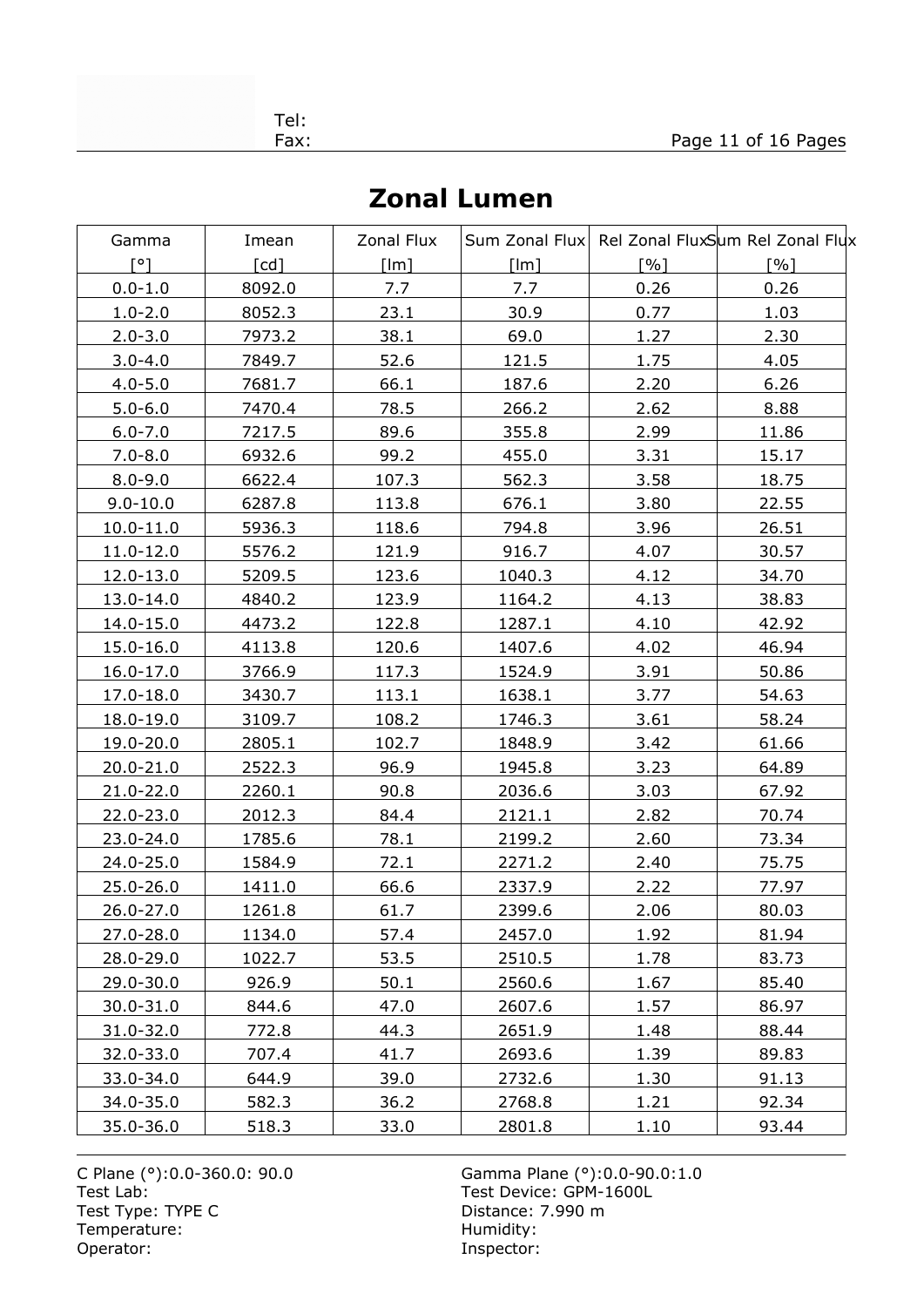| ×<br>۰. | - |  |
|---------|---|--|
|         |   |  |

| Gamma                 | Imean | Zonal Flux |        |      | Sum Zonal Flux Rel Zonal FluxSum Rel Zonal Flux |
|-----------------------|-------|------------|--------|------|-------------------------------------------------|
| $\lceil \circ \rceil$ | [cd]  | [Im]       | [Im]   | [%]  | $\lceil \% \rceil$                              |
| 36.0-37.0             | 453.1 | 29.6       | 2831.3 | 0.99 | 94.43                                           |
| 37.0-38.0             | 389.4 | 26.0       | 2857.3 | 0.87 | 95.29                                           |
| 38.0-39.0             | 331.0 | 22.6       | 2879.9 | 0.75 | 96.05                                           |
| 39.0-40.0             | 280.2 | 19.5       | 2899.5 | 0.65 | 96.70                                           |
| 40.0-41.0             | 236.7 | 16.9       | 2916.3 | 0.56 | 97.26                                           |
| 41.0-42.0             | 198.9 | 14.5       | 2930.8 | 0.48 | 97.74                                           |
| 42.0-43.0             | 166.6 | 12.3       | 2943.1 | 0.41 | 98.16                                           |
| 43.0-44.0             | 139.6 | 10.5       | 2953.6 | 0.35 | 98.51                                           |
| 44.0-45.0             | 117.0 | 9.0        | 2962.6 | 0.30 | 98.81                                           |
| 45.0-46.0             | 97.6  | 7.6        | 2970.3 | 0.25 | 99.06                                           |
| 46.0-47.0             | 80.7  | 6.4        | 2976.7 | 0.21 | 99.28                                           |
| 47.0-48.0             | 66.0  | 5.3        | 2982.0 | 0.18 | 99.45                                           |
| 48.0-49.0             | 52.8  | 4.3        | 2986.4 | 0.14 | 99.60                                           |
| 49.0-50.0             | 41.3  | 3.4        | 2989.8 | 0.11 | 99.71                                           |
| 50.0-51.0             | 31.6  | 2.7        | 2992.5 | 0.09 | 99.80                                           |
| 51.0-52.0             | 23.3  | 2.0        | 2994.5 | 0.07 | 99.87                                           |
| 52.0-53.0             | 16.7  | 1.5        | 2995.9 | 0.05 | 99.92                                           |
| 53.0-54.0             | 11.0  | 1.0        | 2996.9 | 0.03 | 99.95                                           |
| 54.0-55.0             | 6.8   | 0.6        | 2997.5 | 0.02 | 99.97                                           |
| 55.0-56.0             | 4.2   | 0.4        | 2997.9 | 0.01 | 99.98                                           |
| 56.0-57.0             | 2.3   | 0.2        | 2998.1 | 0.01 | 99.99                                           |
| 57.0-58.0             | 1.5   | 0.1        | 2998.2 | 0.00 | 99.99                                           |
| 58.0-59.0             | 1.1   | 0.1        | 2998.3 | 0.00 | 100.00                                          |
| 59.0-60.0             | 0.5   | 0.0        | 2998.4 | 0.00 | 100.00                                          |
| 60.0-61.0             | 0.2   | 0.0        | 2998.4 | 0.00 | 100.00                                          |
| 61.0-62.0             | 0.1   | 0.0        | 2998.4 | 0.00 | 100.00                                          |
| 62.0-63.0             | 0.0   | 0.0        | 2998.4 | 0.00 | 100.00                                          |
| 63.0-64.0             | 0.0   | 0.0        | 2998.4 | 0.00 | 100.00                                          |
| 64.0-65.0             | 0.0   | 0.0        | 2998.4 | 0.00 | 100.00                                          |
| 65.0-66.0             | 0.0   | 0.0        | 2998.4 | 0.00 | 100.00                                          |
| 66.0-67.0             | 0.0   | 0.0        | 2998.4 | 0.00 | 100.00                                          |
| 67.0-68.0             | 0.0   | 0.0        | 2998.4 | 0.00 | 100.00                                          |
| 68.0-69.0             | 0.0   | 0.0        | 2998.4 | 0.00 | 100.00                                          |
| 69.0-70.0             | 0.0   | 0.0        | 2998.4 | 0.00 | 100.00                                          |
| 70.0-71.0             | 0.0   | 0.0        | 2998.4 | 0.00 | 100.00                                          |
| 71.0-72.0             | 0.0   | 0.0        | 2998.4 | 0.00 | 100.00                                          |

# **Zonal Lumen (Continue 1)**

C Plane (°):0.0-360.0: 90.0 Gamma Plane (°):0.0-90.0:1.0 Test Lab: Test Device: GPM-1600L Test Type: TYPE C Distance: 7.990 m Temperature: Temperature: Temperature: Humidity:<br>
Operator: This is a state of the state of the state of the state of the state of the state of the state of the state of the state of the state of the state of the state of

Inspector: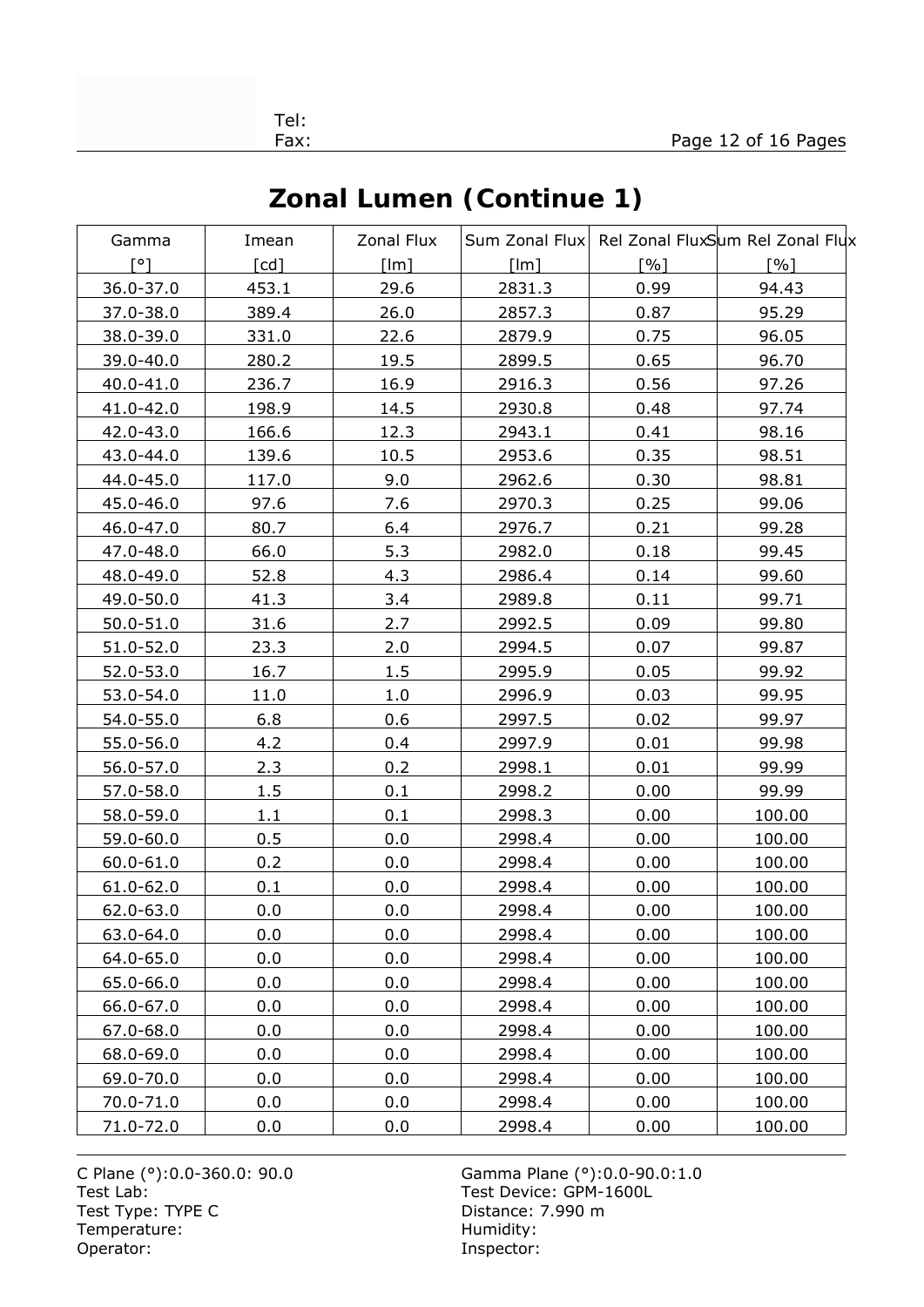| Zonal Lumen (Continue 2) |  |
|--------------------------|--|
|--------------------------|--|

| Gamma       | Imean | Zonal Flux |        |      | Sum Zonal Flux Rel Zonal FluxSum Rel Zonal Flux |
|-------------|-------|------------|--------|------|-------------------------------------------------|
| $\lceil$ °1 | [cd]  | [Im]       | [Im]   | [%]  | [%]                                             |
| 72.0-73.0   | 0.0   | 0.0        | 2998.4 | 0.00 | 100.00                                          |
| 73.0-74.0   | 0.0   | 0.0        | 2998.4 | 0.00 | 100.00                                          |
| 74.0-75.0   | 0.0   | 0.0        | 2998.4 | 0.00 | 100.00                                          |
| 75.0-76.0   | 0.0   | 0.0        | 2998.4 | 0.00 | 100.00                                          |
| 76.0-77.0   | 0.0   | 0.0        | 2998.4 | 0.00 | 100.00                                          |
| 77.0-78.0   | 0.0   | 0.0        | 2998.4 | 0.00 | 100.00                                          |
| 78.0-79.0   | 0.0   | 0.0        | 2998.4 | 0.00 | 100.00                                          |
| 79.0-80.0   | 0.0   | 0.0        | 2998.4 | 0.00 | 100.00                                          |
| 80.0-81.0   | 0.0   | 0.0        | 2998.4 | 0.00 | 100.00                                          |
| 81.0-82.0   | 0.0   | 0.0        | 2998.4 | 0.00 | 100.00                                          |
| 82.0-83.0   | 0.0   | 0.0        | 2998.4 | 0.00 | 100.00                                          |
| 83.0-84.0   | 0.0   | 0.0        | 2998.4 | 0.00 | 100.00                                          |
| 84.0-85.0   | 0.0   | 0.0        | 2998.4 | 0.00 | 100.00                                          |
| 85.0-86.0   | 0.0   | 0.0        | 2998.4 | 0.00 | 100.00                                          |
| 86.0-87.0   | 0.0   | 0.0        | 2998.4 | 0.00 | 100.00                                          |
| 87.0-88.0   | 0.0   | 0.0        | 2998.4 | 0.00 | 100.00                                          |
| 88.0-89.0   | 0.0   | 0.0        | 2998.4 | 0.00 | 100.00                                          |
| 89.0-90.0   | 0.0   | 0.0        | 2998.4 | 0.00 | 100.00                                          |
|             |       |            |        |      |                                                 |
|             |       |            |        |      |                                                 |
|             |       |            |        |      |                                                 |
|             |       |            |        |      |                                                 |
|             |       |            |        |      |                                                 |
|             |       |            |        |      |                                                 |
|             |       |            |        |      |                                                 |
|             |       |            |        |      |                                                 |
|             |       |            |        |      |                                                 |
|             |       |            |        |      |                                                 |
|             |       |            |        |      |                                                 |
|             |       |            |        |      |                                                 |
|             |       |            |        |      |                                                 |
|             |       |            |        |      |                                                 |
|             |       |            |        |      |                                                 |
|             |       |            |        |      |                                                 |
|             |       |            |        |      |                                                 |
|             |       |            |        |      |                                                 |

Test Lab: Test Device: GPM-1600L Test Type: TYPE C Distance: 7.990 m Temperature: Temperature: Temperature: Operator: Inspector: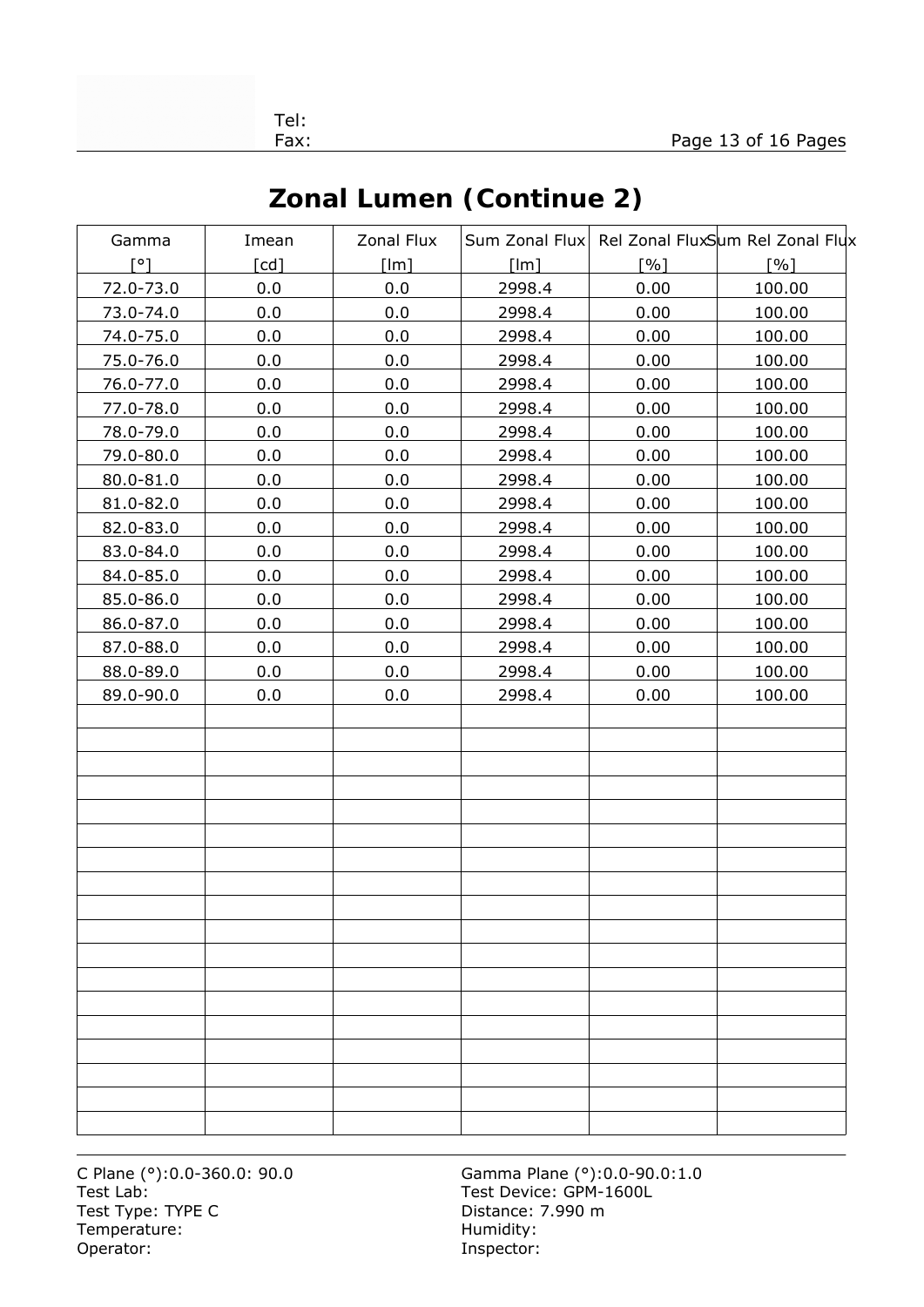**Candlepower Table**

|                  |        |        |        |        | <b>OUTION-POWST TUNIC</b> |  |  | Unit: cd |
|------------------|--------|--------|--------|--------|---------------------------|--|--|----------|
| $G \setminus C$  | CO.0   | C90.0  | C180.0 | C270.0 | C360.0                    |  |  |          |
| G <sub>0.0</sub> | 8118.1 | 8087.6 | 8118.1 | 8087.6 | 8118.1                    |  |  |          |
| G1.0             | 8126.2 | 8064.2 | 8063.5 | 8070.6 | 8126.2                    |  |  |          |
| G2.0             | 8108.3 | 7996.9 | 7964.0 | 8024.8 | 8108.3                    |  |  |          |
| G3.0             | 8047.2 | 7886.9 | 7823.4 | 7934.1 | 8047.2                    |  |  |          |
| G4.0             | 7944.2 | 7724.4 | 7632.3 | 7804.8 | 7944.2                    |  |  |          |
| G5.0             | 7797.2 | 7520.4 | 7401.5 | 7628.7 | 7797.2                    |  |  |          |
| G6.0             | 7612.7 | 7272.0 | 7119.0 | 7411.8 | 7612.7                    |  |  |          |
| G7.0             | 7370.0 | 6981.6 | 6819.8 | 7153.4 | 7370.0                    |  |  |          |
| G8.0             | 7110.9 | 6660.4 | 6494.6 | 6869.7 | 7110.9                    |  |  |          |
| G9.0             | 6802.4 | 6328.0 | 6162.2 | 6550.9 | 6802.4                    |  |  |          |
| G10.0            | 6488.6 | 5968.4 | 5784.2 | 6217.8 | 6488.6                    |  |  |          |
| G11.0            | 6131.6 | 5602.6 | 5421.8 | 5875.1 | 6131.6                    |  |  |          |
| G12.0            | 5776.1 | 5231.4 | 5054.1 | 5517.0 | 5776.1                    |  |  |          |
| G13.0            | 5398.1 | 4871.5 | 4687.3 | 5140.2 | 5398.1                    |  |  |          |
| G14.0            | 5026.9 | 4496.0 | 4324.9 | 4776.3 | 5026.9                    |  |  |          |
| G15.0            | 4642.5 | 4139.7 | 3972.4 | 4407.0 | 4642.5                    |  |  |          |
| G16.0            | 4288.8 | 3780.8 | 3621.2 | 4057.6 | 4288.8                    |  |  |          |
| G17.0            | 3930.0 | 3436.8 | 3299.3 | 3720.5 | 3930.0                    |  |  |          |
| G18.0            | 3593.3 | 3111.0 | 2977.7 | 3377.1 | 3593.3                    |  |  |          |
| G19.0            | 3252.5 | 2808.2 | 2685.8 | 3071.9 | 3252.5                    |  |  |          |
| G20.0            | 2945.9 | 2517.6 | 2392.3 | 2766.5 | 2945.9                    |  |  |          |
| G21.0            | 2664.4 | 2244.6 | 2154.4 | 2492.3 | 2664.4                    |  |  |          |
| G22.0            | 2392.6 | 1996.0 | 1913.0 | 2223.6 | 2392.6                    |  |  |          |
| G23.0            | 2130.3 | 1767.2 | 1695.1 | 1980.7 | 2130.3                    |  |  |          |
| G24.0            | 1892.4 | 1565.8 | 1501.4 | 1752.1 | 1892.4                    |  |  |          |
| G25.0            | 1672.0 | 1397.1 | 1335.3 | 1563.2 | 1672.0                    |  |  |          |
| G26.0            | 1487.0 | 1242.7 | 1201.7 | 1389.2 | 1487.0                    |  |  |          |
| G27.0            | 1329.3 | 1115.3 | 1080.9 | 1248.7 | 1329.3                    |  |  |          |
| G28.0            | 1195.4 | 999.3  | 982.4  | 1120.5 | 1195.4                    |  |  |          |
| G29.0            | 1072.1 | 902.0  | 895.3  | 1014.6 | 1072.1                    |  |  |          |
| G30.0            | 969.3  | 820.3  | 821.3  | 920.1  | 969.3                     |  |  |          |
| G31.0            | 882.6  | 746.9  | 756.9  | 839.7  | 882.6                     |  |  |          |
| G32.0            | 803.4  | 680.8  | 702.7  | 769.8  | 803.4                     |  |  |          |
| G33.0            | 736.8  | 618.5  | 643.5  | 703.9  | 736.8                     |  |  |          |
| G34.0            | 672.9  | 554.3  | 587.5  | 641.6  | 672.9                     |  |  |          |
| G35.0            | 611.8  | 484.4  | 523.0  | 582.7  | 611.8                     |  |  |          |
| G36.0            | 550.5  | 419.7  | 453.1  | 521.1  | 550.5                     |  |  |          |

C Plane (°):0.0-360.0: 90.0 Gamma Plane (°):0.0-90.0:1.0 Test Lab: Test Device: GPM-1600L Test Type: TYPE C Distance: 7.990 m Temperature: Temperature: Temperature: Humidity:<br>
Operator: This is a state of the state of the state of the state of the state of the state of the state of the state of the state of the state of the state of the state of

Inspector: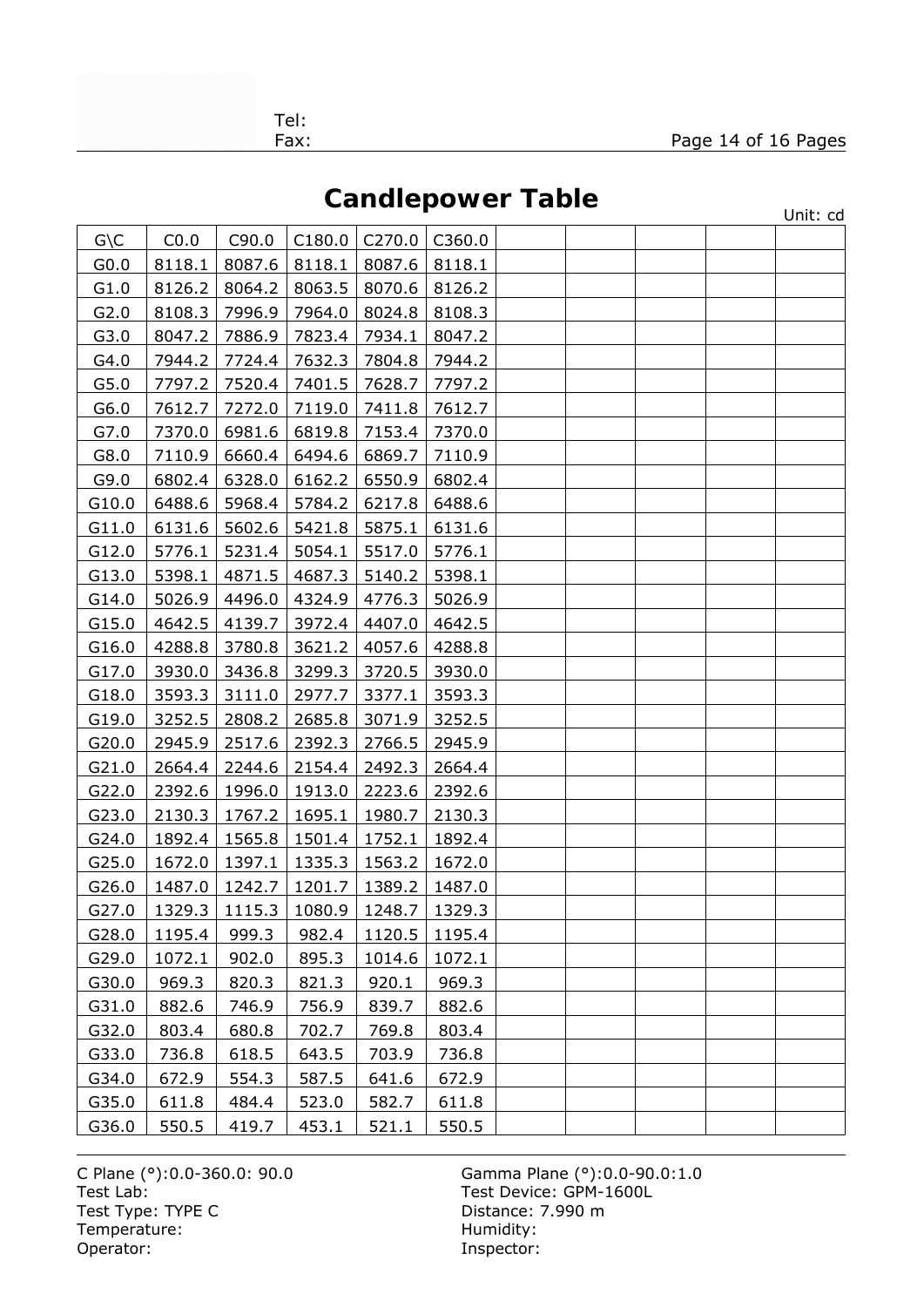# **Candlepower Table (Continue 1)**

|                 |       |       |        |        | Vanuicpower rabic (continue r) |  |  | Unit: cd |
|-----------------|-------|-------|--------|--------|--------------------------------|--|--|----------|
| $G \setminus C$ | CO.0  | C90.0 | C180.0 | C270.0 | C360.0                         |  |  |          |
| G37.0           | 481.5 | 359.1 | 388.9  | 451.0  | 481.5                          |  |  |          |
| G38.0           | 412.6 | 305.2 | 329.0  | 387.5  | 412.6                          |  |  |          |
| G39.0           | 352.0 | 256.0 | 280.6  | 325.5  | 352.0                          |  |  |          |
| G40.0           | 298.0 | 216.2 | 239.1  | 274.2  | 298.0                          |  |  |          |
| G41.0           | 253.2 | 181.4 | 199.5  | 232.2  | 253.2                          |  |  |          |
| G42.0           | 211.6 | 150.8 | 168.0  | 194.7  | 211.6                          |  |  |          |
| G43.0           | 176.3 | 126.9 | 141.0  | 163.2  | 176.3                          |  |  |          |
| G44.0           | 148.4 | 103.6 | 120.3  | 137.0  | 148.4                          |  |  |          |
| G45.0           | 124.3 | 85.4  | 100.7  | 116.4  | 124.3                          |  |  |          |
| G46.0           | 103.1 | 69.7  | 83.5   | 97.6   | 103.1                          |  |  |          |
| G47.0           | 86.1  | 54.4  | 68.7   | 82.3   | 86.1                           |  |  |          |
| G48.0           | 69.9  | 42.5  | 55.6   | 68.5   | 69.9                           |  |  |          |
| G49.0           | 55.4  | 32.2  | 43.2   | 54.9   | 55.4                           |  |  |          |
| G50.0           | 43.4  | 24.1  | 32.9   | 44.1   | 43.4                           |  |  |          |
| G51.0           | 33.2  | 15.0  | 24.6   | 35.1   | 33.2                           |  |  |          |
| G52.0           | 24.8  | 10.0  | 17.4   | 26.5   | 24.8                           |  |  |          |
| G53.0           | 17.7  | 6.4   | 10.5   | 20.5   | 17.7                           |  |  |          |
| G54.0           | 11.2  | 3.3   | 5.7    | 12.9   | 11.2                           |  |  |          |
| G55.0           | 7.2   | 2.9   | 3.3    | 7.6    | 7.2                            |  |  |          |
| G56.0           | 3.8   | 1.7   | 2.4    | 4.5    | 3.8                            |  |  |          |
| G57.0           | 2.2   | 0.2   | 0.9    | 2.6    | 2.2                            |  |  |          |
| G58.0           | 1.9   | 0.0   | 0.9    | 2.9    | 1.9                            |  |  |          |
| G59.0           | 0.7   | 0.5   | 0.0    | 1.7    | 0.7                            |  |  |          |
| G60.0           | 0.0   | 0.0   | 0.0    | 1.2    | 0.0                            |  |  |          |
| G61.0           | 0.5   | 0.0   | 0.2    | 0.0    | 0.5                            |  |  |          |
| G62.0           | 0.0   | 0.0   | 0.0    | 0.2    | 0.0                            |  |  |          |
| G63.0           | 0.0   | 0.0   | 0.0    | 0.0    | 0.0                            |  |  |          |
| G64.0           | 0.0   | 0.0   | 0.0    | 0.0    | 0.0                            |  |  |          |
| G65.0           | 0.0   | 0.0   | 0.0    | 0.0    | 0.0                            |  |  |          |
| G66.0           | 0.0   | 0.0   | 0.0    | 0.0    | 0.0                            |  |  |          |
| G67.0           | 0.0   | 0.0   | 0.0    | 0.0    | 0.0                            |  |  |          |
| G68.0           | 0.0   | 0.0   | 0.0    | 0.0    | 0.0                            |  |  |          |
| G69.0           | 0.0   | 0.0   | 0.0    | 0.0    | 0.0                            |  |  |          |
| G70.0           | 0.0   | 0.0   | 0.0    | 0.0    | 0.0                            |  |  |          |
| G71.0           | 0.0   | 0.0   | 0.0    | 0.0    | 0.0                            |  |  |          |
| G72.0           | 0.0   | 0.0   | 0.0    | 0.0    | 0.0                            |  |  |          |
| G73.0           | 0.0   | 0.0   | 0.0    | 0.0    | 0.0                            |  |  |          |

Test Lab: Test Device: GPM-1600L Test Type: TYPE C Distance: 7.990 m Temperature: Temperature: Temperature: Humidity:<br>
Operator: This is a state of the state of the state of the state of the state of the state of the state of the state of the state of the state of the state of the state of